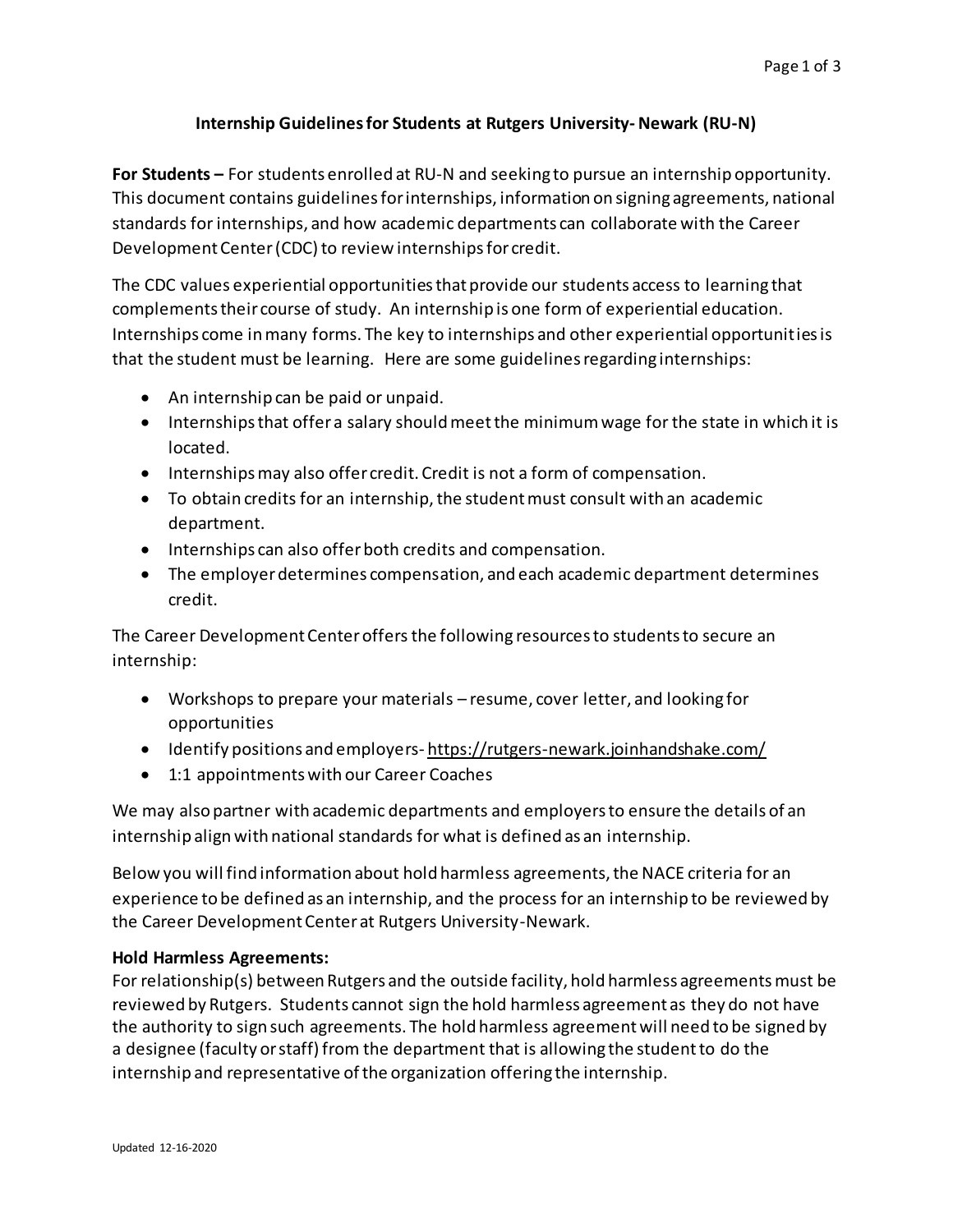Hold harmless agreements should be reviewed if they are presented to a student. In that scenario, there are two options:

- 1. If the student is earning credit, a representative from Rutgers must review the agreement.
- 2. If the student is seeking an internship independently without credit, the student can sign this agreement directly.

## **Criteria for an Experience to be Defined as an Internship from the National Association of Colleges and Employers (NACE)**

Whether you choose to secure an internship independently (without credit) or in collaboration with an academic department (with credit), we recommend that you use these criteria to evaluate your internship opportunity.

The Career Development Center and NACE recommend that an opportunity meet all seven criteria to be defined as an internship. Meeting the seven criteria is especially true for internships that do not offer compensation. Credits are not a form of compensation.

- 1. The experience must be an extension of the classroom: a learning experience that provides for applying the knowledge gained in the classroom. It must not be simply to advance the operations of the employer or be the work that a regular employee would routinely perform.
- 2. The skills or knowledge learned must be transferable to other employment settings.
- 3. The experience has a defined beginning and end and a job description with desired qualifications.
- 4. There are clearly defined learning objectives/goals related to the professional goals of the student's academic coursework.
- 5. There is supervision by a professional with expertise and educational and/or professional background in the field of the experience.
- 6. There is routine feedback by the experienced supervisor.
- 7. There are resources, equipment, and facilities provided by the host employer that support learning objectives/goals.

For more information on the seven-point criteria used above, visit:

### [https://www.naceweb.org/about-us/advocacy/position-statements/position-statement-us](https://nam02.safelinks.protection.outlook.com/?url=https%3A%2F%2Fwww.naceweb.org%2Fabout-us%2Fadvocacy%2Fposition-statements%2Fposition-statement-us-internships%2F&data=02%7C01%7Cwenylla.reid%40rutgers.edu%7C5ecf7fc38c3945a5864608d7a368c9d7%7Cb92d2b234d35447093ff69aca6632ffe%7C1%7C1%7C637157542775052684&sdata=5rtIWy2tRWxTYzYYBKf9UIa%2Bqm8ZLdpJwJorqUuQnec%3D&reserved=0)[internships/](https://nam02.safelinks.protection.outlook.com/?url=https%3A%2F%2Fwww.naceweb.org%2Fabout-us%2Fadvocacy%2Fposition-statements%2Fposition-statement-us-internships%2F&data=02%7C01%7Cwenylla.reid%40rutgers.edu%7C5ecf7fc38c3945a5864608d7a368c9d7%7Cb92d2b234d35447093ff69aca6632ffe%7C1%7C1%7C637157542775052684&sdata=5rtIWy2tRWxTYzYYBKf9UIa%2Bqm8ZLdpJwJorqUuQnec%3D&reserved=0)

# **Process for an Internship to be Reviewed in Collaboration Between Academic Departments and the Career Development Center**

The Career Development Center does not offer credits for internships. The Career Development Center reviews internship opportunities to determine if they meet the criteria outlined by